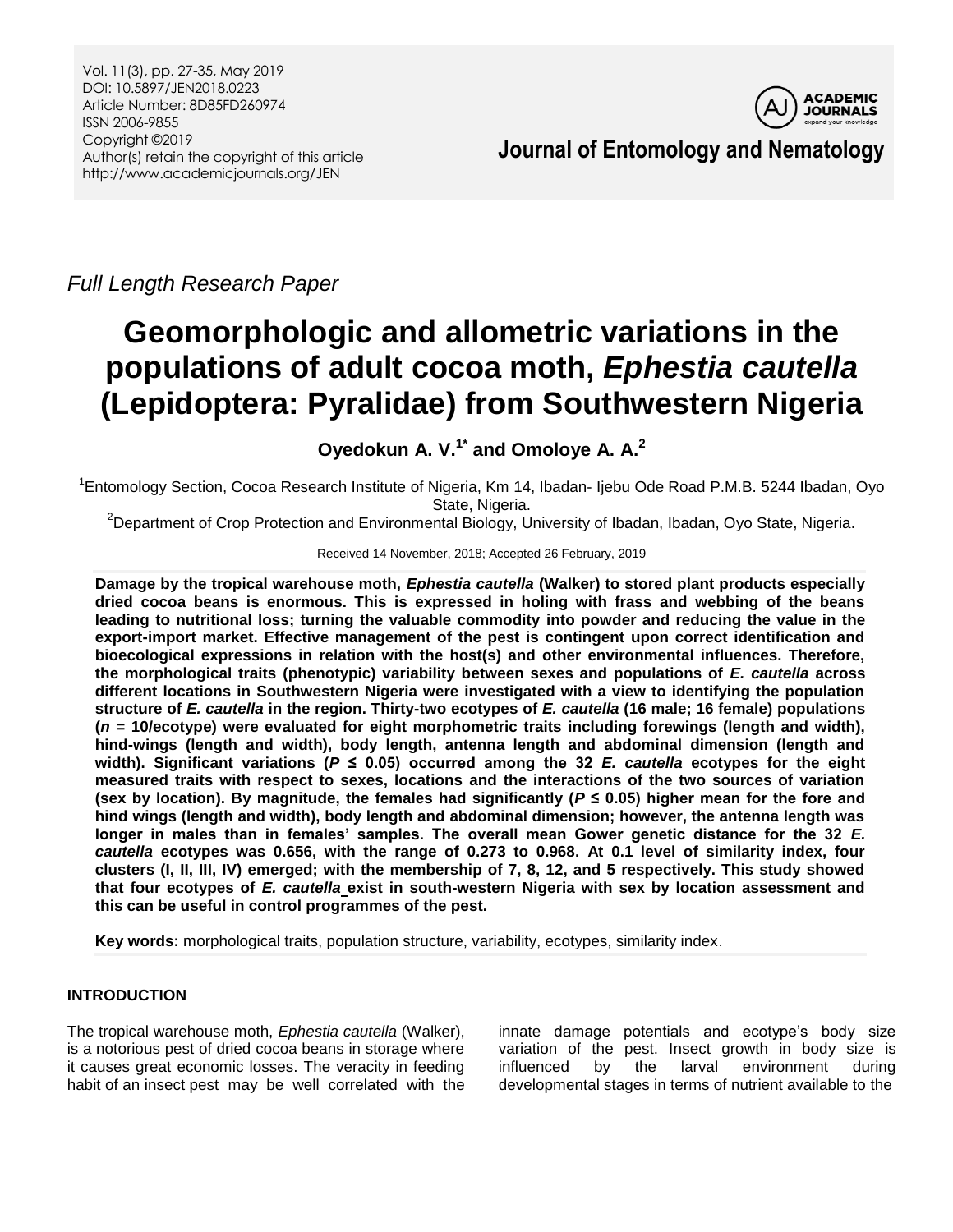developing larvae (Igushi 1998; Chapman et al., 2013). Knowledge of insect morphology is required in insect ontology and taxonomy to classify insects' species (Zhou et al., 2006) as well as an impetus in control programmes.

Variations observed in the morphological traits of the sexes of the same insect species may equally create groupings with respect to locations which may give rise to ecotypes, geo-types, morphotypes, biotypes or evolving of new species entirely. An organism's shape is defined by sizes of its body parts (traits) in relation to the size of the whole (body size) with scaling pattern relating trait size to body size and this is known as trait allometry (Bonduriansky and Day, 2003). Measurements of morphometric traits are collected from individual insect of the same species with similar age, different sexes and/or varied geo-ecological origin to characterize the precise relationship between the dimensions of each trait and individual variations in overall body size (Cheverud, 1982; Klingenberg, 1996).

The varied morphological traits could serve as a tool for assessing ecological variations in insects of the same species which could lead to evolutionary emergence of new species, ecotypes or biotypes. Although size is regarded as a quantitative phenotypic trait; its variations which; oftentimes result from some complex interactions between genetic and environmental factors (Pavkovic-Lucic and Kekic 2013) could provide a good lead on the impacts of locations on an organism. Allometric variations within species could be determined to access intra species sexual isolation or interactions in insects, which can be categorized as static allometry (Gould, 1966; Gayon, 2000) particularly when they are from different geographical locations which could prove useful when incorporated into non-chemical control of such insect.

Knowledge of the morphology of *E. cautella*  populations, the extant variability between its sexes across different ecologies and/or locations is important for a scientific assessment of the potential risks of its introduction into new areas via cocoa trade activities. The information on *E. cautella* allometry may form the basis of understanding the likelihood of actual damage through its feeding activities that could be caused by this pest in stored cocoa bean; which might be directly correlated with the body size of the insect. Therefore, in this study, the morphotypic traits of *E. cautella* species across the studied locations were investigated via intra-specific allometry approach. This is with a view to evaluating the phenotypic variations as well as the plasticity in *E. cautella* species in the Southwestern Nigeria (where about

80% of Nigerian cocoa is being produced) as a tool for assessing its generational success and fitness of the pest.

### **MATERIALS AND METHODS**

#### **Insect culture**

Samples of adult *E. cautella* (128 pairs) were collected from a survey of cocoa warehouses and stores in four Southwestern States of Nigeria. In each state, four locations were randomly selected based on available production data of high, medium and marginal production (Table 1) and were reared on cocoa bean samples from each location in the laboratory at ambient tropical conditions to obtain a stock culture per location. To obtain homogenous culture the method described by Oyedokun and Omoloye (2015) was adapted, in which adults (male and female) from each location were paired singly in mating and oviposition cages (18.5 cm top x 13.5 cm base x 19.5 cm height) diameter lined with black filter paper prior to introducing the adults to provide the contrast needed to collect the milky-white laid eggs. The eggs laid after 24 h were collected and placed in 90 mm diameter Petri dishes lined with black filter paper for eclosion. The lid of the Petri dishes was perforated to allow for aeration and was placed on a table with its legs dipped in water polluted with fresh engine oil so as to prevent ants from predating on the eggs. Ten day-old, freshly hatched first instar larvae of *E. cautella* were carefully introduced into each rearing cage (12.5 cm top x 11.5 cm base x 6.5 cm height) containing 300 g of dried cocoa beans fermented at 6 days in ten replicates per location. Prior to introduction of the day-old larvae onto the beans, the beans were sterilised in a Gallenkamp Oven at 40°C for 4 h to kill any insect eggs that might have been laid on the beans during outdoor drying of the cocoa beans. After cooling, the larvae were introduced into the cages containing sterilized cocoa beans using a soft, pointing-tip camel hair brush dipped in sterile water and adequately drained. The rearing cages (cut at the sides and covered with muslin cloth) containing the dried cocoa beans and day-old larvae were kept undisturbed and observed daily in the laboratory at the ambient tropical temperature (28  $\pm$  2°C) and relative humidity (70  $\pm$  5%) till adults started to emerge.

#### **Assessment of geomorphic variations in** *E. cautella* **populations from Southwestern Nigeria**

Twenty pairs of *E. cautella* emergents taken from each culture were sexed and kept temporarily in separate sterile sample bottles containing 70% ethanol solution before being dissected in distilled water in the laboratory. To assess the morphometics vis-à-vis ecotypes, body parts were dissected and separated. The variations in general body morphology of *E. cautella* were assessed following the modified method described by Bernitez et al*.* (2011).

To measure the total body length (BL) for male and female per location, ten individuals were selected per sex, mounted on

\*Corresponding author. E-mail: gokman.dee@gmail.com. Tel: +234-803-355-0363.

Author(s) agree that this article remain permanently open access under the terms of the Creative Commons Attribution [License 4.0 International License](http://creativecommons.org/licenses/by/4.0/deed.en_US)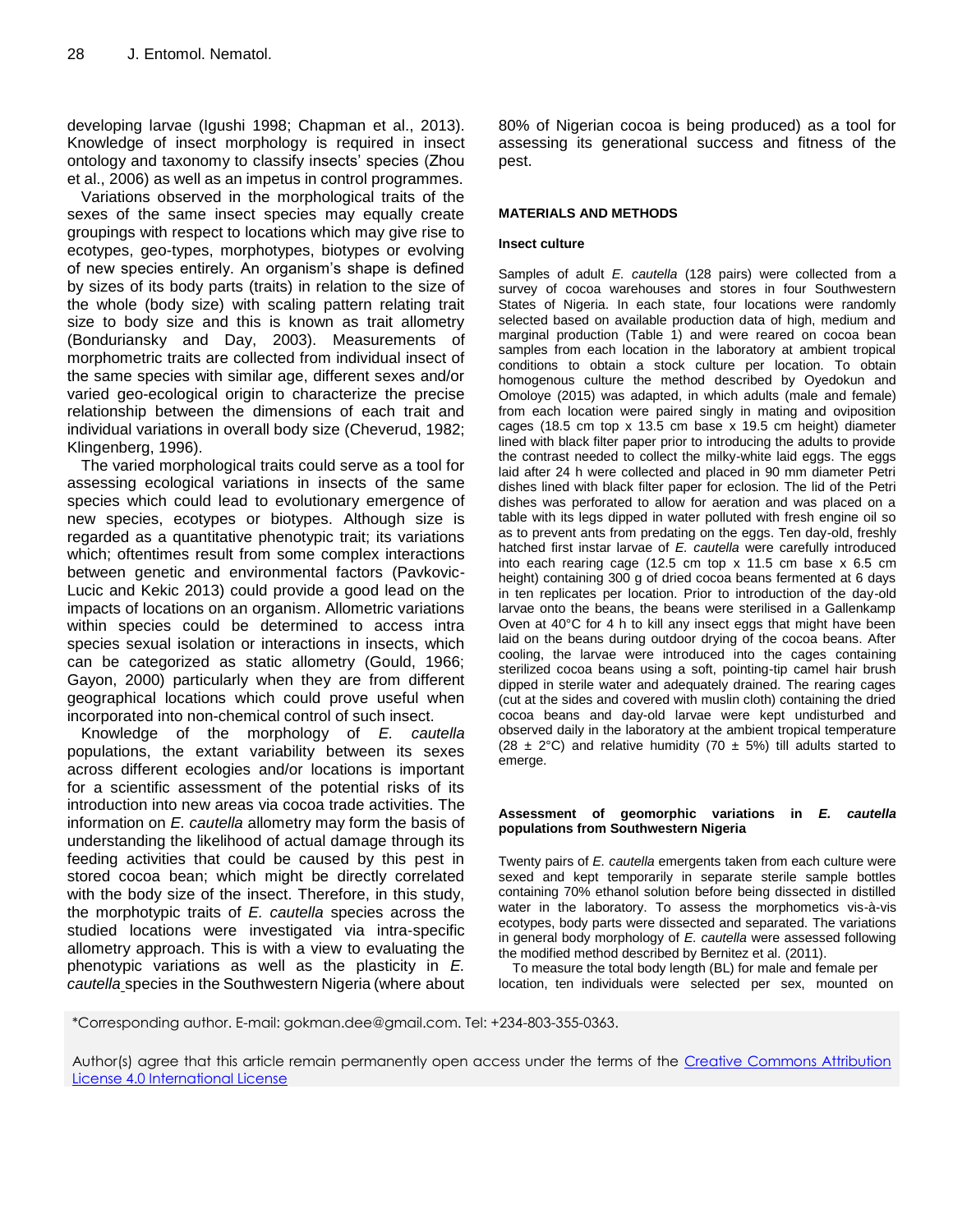calibrated stage graticle (0.1 mm x 100) and were viewed and measured using a Celestron USB Microscope x 200 magnification. The body length was measured from head tip (frons) to abdomen end (cercus). Also, to measure the antennae length (from suture to the tip of flagellum), ten antennae comprising five from right and five from the left side of male and female *E. cautella* from each location were carefully dissected out and measured in the laboratory using calibrated stage graticle (0.1 mm x 100) and viewed with a Celestron USB Microscope x 200 magnification. The length and width were measured in five replicates and compared for variations with and between the sexes and locations following the modified method described by Bernitez et al. (2011). To assess the abdominal dimension (length-from the end of tergite to the tip of Cercus- and width- from tergum end to sternum base) per sex and location, 10 individuals were selected per sex and/or location, mounted on calibrated stage graticule (0.1 mm x 100) and were magnified using a Celestron USB Microscope x 200 magnification.

To assess variations in the wing dimension; forewings and hindwings were spread out from the axillary end of the wings to the tip of the radius part for measurement. Four morphological components - forewing length (FWL), forewing width (FWW), hindwing length (HWL) and hindwing width (HWW) were measured on a stage graticule (0.1 mm x 100 calibration) using Celestron USB microscope x 200. Thereafter each measured part was mounted and examined for qualitative assessment of characters such as the colours, size and shape of wing scales on both wings.

#### **Data analysis**

Data collected were analyzed using Analysis of Variance (ANOVA) and significant means were separated by Least Significant Difference (LSD) at (P  $\leq$  0.001; P  $\leq$  0.01 and P  $\leq$  0.05) levels of significance and also allometric trait parameters were further analysed using Principal Component Analysis (PCA), WARD Dendogram/Inter-cluster variability of Statistical Analysis System, SAS-V9.2 (SAS Institute Inc., 2007).

## **RESULTS**

The geographical locations of the surveyed Southwestern Nigeria states are shown on Plate 1. The ecogeographical positions of the surveyed areas ranged between Latitude 3.533°N for Eruwa, Oyo State to 5.416°N for Ise Ekiti, Ekiti State and Longitude 6.733°E for Ore, Ondo State to 7.883 for Iragbiji, Osun State (Table 1). All the surveyed locations were within derived savannah and derived forest agro-ecological zones of Nigeria. There were significant (P≤0.05) variations in BL and AL among the 32 *E. cautella* samples assessed for morphometric traits with respect to sexes, location (that is where they were obtained) and the interaction of the two sources of variation (Sex by Location) (Table 2). While the sexes and the location of *E. cautella* differed for all the eight traits, there were significant (P≤0.05) interactions between sex and location with respect to BL and AL; and (P≤0.001) for HWL ABDL and ABDW. Also, the coefficient of variation (3.51 to 11.89%) for all the

traits measured was low (Table 2), implying very low dispersion with each treatment assessed.

Significant (*P<0.05*) differences occurred with respect to the eight morphometric traits assessed in both male and female *E. cautella* (Table 3). By magnitude, the fore wing and the hind wing length and width, body length and abdominal length and width were significantly higher in the female ecotypes than in the male ecotypes. However, the antenna length was longer in male ecotypes than the female ecotypes of *E. cautella* (Table 3).

The mean values of the eight measured morphometric traits were compared across the 16 locations and means were separated using the Least Significant difference (LSD at  $P = 0.05$ ) (Table 4). The Iragbiji ecotypes had the longest forewings while The Ile-Oluji ecotype had the highest morphometric value for the remaining seven measured traits. The extremely least morphometric and/or allometric features of *E. cautella* ecotypes was found in Iwo and Ido (FWL and HWL), CRIN and Ido (FWW), Adejare (HWW), Ise-Ekiti (BL), Iwo (AL), Aramoko-Ekiti (ABDL) and CRIN (ABDW) ecotypes.

In Table 5, the Eigen value and the variance proportion of the five principal components decreased from PC1 to PC5. While the five PC-axes explained 99% of the total variation within the thirty-two *E. cautella* ecotypes, the first three explained an approximate variance proportion of 90%. Across the five PC axes, the eigenvector of the abdominal length contributed significantly (≥0.20) and positively to the total variation. Positive and significant (≥0.20) contribution of the eigenvector of the abdominal width was in the first three PC axes. The eigenvector of the eight morphometric traits was positive and significant (≥0.20) in PC1. Within the axis, HWL and ABDL had the highest and the least (Table 5).

At the 0.1 similarity index (Figure 1), four clusters (I, II, III and IV) emerged; with the membership of 7, 8, 12 and 5 respectively. The ecotype membership in cluster I included six male and one female (from Aramoko Ekiti). Cluster II and III had mixtures of the two sexes of *E. cautella* from various locations. The five ecotypes in the fourth cluster were all females from Ondo, Ado-Ekiti, Ore, Idanre and Ile-Oluji. At the similarity index point of 0.2 to 0.37, two clusters emerged. From this point range, clusters I, II and III formed a single cluster while cluster IV remained unique. A single unit (cluster) representing the organism emerge at the similarity index point beyond 0.37 (Figure 1).

The discriminatory role of each of the eight morphometric traits in distinguishing among the cluster was presented in Table 6. The fore wing width and the antenna length significantly (P<0.001) differentiated the four clusters. Cluster IV significantly (P<0.001) differed from clusters I, II and III. None of the cluster is a duplicate of the other one with respect to fore wing width and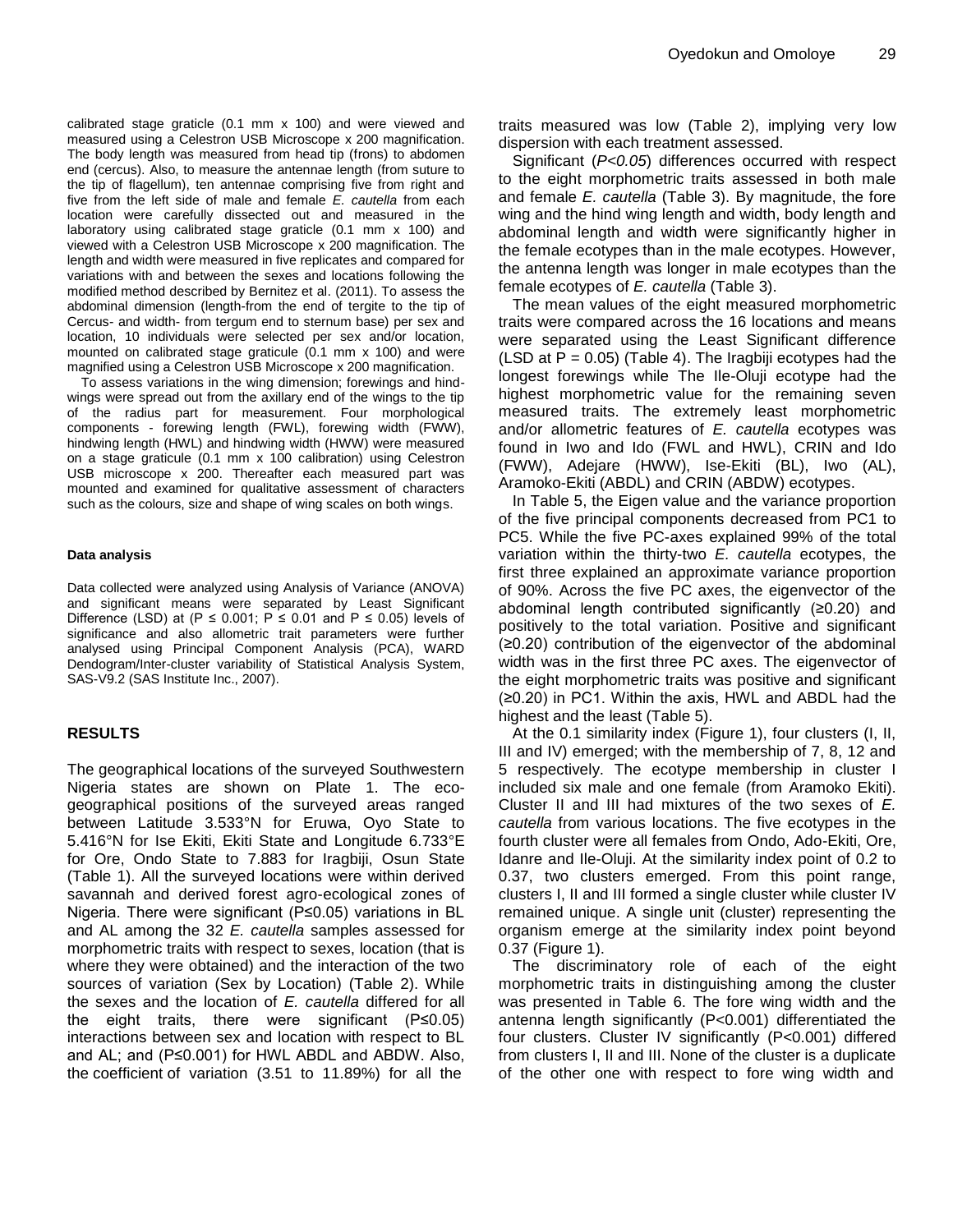| <b>State</b> | Locations        | Longitude $(X^{\circ}E)$ | Latitude (Y°N) |  |  |
|--------------|------------------|--------------------------|----------------|--|--|
|              | Ondo Town        | 4.833333                 | 7.083333       |  |  |
| Ondo         | Ile Oluji        | 4.867622                 | 7.201741       |  |  |
|              | Ore              | 4.877997                 | 6.751852       |  |  |
|              | Idanre           | 5.147095                 | 7.094079       |  |  |
|              | Iragbiji         | 4.696655                 | 7.891949       |  |  |
| Osun         | Modakeke/Ile-Ife | 4.562073                 | 7.463241       |  |  |
|              | Iwo              | 4.176178                 | 7.621165       |  |  |
|              | Ipetu ljesha     | 4.865454                 | 7.452348       |  |  |
|              | Ado Ekiti        | 5.222626                 | 7.612998       |  |  |
| Ekiti        | Aramoko Ekiti    | 5.039978                 | 7.706909       |  |  |
|              | Ise Ekiti        | 5.428619                 | 7.457794       |  |  |
|              | Iyin Ekiti       | 5.170441                 | 7.676968       |  |  |
|              | Ibadan (CRIN)    | 3.860321                 | 7.231699       |  |  |
| Ovo          | Eruwa            | 3.488159                 | 7.401962       |  |  |
|              | Ido              | 3.719394                 | 7.507705       |  |  |
|              | Awe              | 3.949589                 | 7.823841       |  |  |

**Table 1**. Geographical coordinates of the surveyed locations for store insect pests of cocoa in Southwest Nigeria.

**Table 2**. ANOVA and Genetic parameters of the eight morphological traits.

| Sources of     |    |            |            |            |            | <b>Mean Squares</b> |           |           |             |
|----------------|----|------------|------------|------------|------------|---------------------|-----------|-----------|-------------|
| Variation      | Df | <b>FWL</b> | <b>FWW</b> | <b>HWL</b> | <b>HWW</b> | BL                  | AL        | ABDL      | <b>ABDW</b> |
| Sex            |    | $0.50**$   | $0.32**$   | $1.25***$  | 0.05       | $0.63***$           | $0.67**$  | $2.30***$ | $1.46***$   |
| Location       | 15 | $0.51***$  | $0.41***$  | $0.76***$  | $0.29***$  | $0.74***$           | $2.94***$ | $0.39***$ | $0.19***$   |
| Sex * Location | 15 | 0.07       | 0.06       | $0.19***$  | 0.02       | $0.09*$             | $0.21*$   | $0.48***$ | $0.22***$   |
| Error          | 12 | 0.05       | 0.04       | 0.05       | 0.02       | 0.05                | 0.10      | 0.06      | 0.02        |
| CV (%)         | 4  | 4.55       | 10.77      | 3.51       | 8.17       | 3.62                | 11.89     | 5.52      | 8.46        |

\* Df, Degree of freedom; CV, Coefficient of variation, \*, \*\* and \*\*\*, Significance at P<0.05; 0.01 and 0.001 respectively. \*FWL, Fore wing length (mm); FWW, Fore wing width (mm); HWL, Hind wing length (mm); HWW, Hind wing width (mm); BL, Body length (mm); AL, Antenna length (mm); ABDL, Abdomen length(mm); ABDW, Abdomen width (mm).

**Table 3**. Mean comparison of the two sexes of *E. cautella* for eight morphological traits.

| <b>Traits</b> | <b>Male Mean</b> | <b>Female Mean</b> | <b>Differences</b> | LSD <sub>0.05</sub> |
|---------------|------------------|--------------------|--------------------|---------------------|
| <b>FWL</b>    | 4.94             | 5.05               | 0.11               | 0.07                |
| <b>FWW</b>    | 1.74             | 1.83               | 0.09               | 0.06                |
| HWL           | 6.01             | 6.91               | 0.9                | 0.07                |
| <b>HWW</b>    | 1.72             | 1.76               | 0.04               | 0.04                |
| BL            | 6.31             | 6.43               | 0.12               | 0.07                |
| AL            | 2.74             | 2.61               | 0.13               | 0.09                |
| ABDL          | 4.4              | 4.63               | 0.23               | 0.07                |
| ABDW          | 1.4              | 1.59               | 0.19               | 0.04                |

FWL, Fore wing length (mm); FWW, Fore wing width (mm); HWL, Hind wing length (mm); HWW, Hind wing width (mm); BL, Body length (mm); AL, Antenna length (mm); ABDL, Abdomen length(mm); ABDW, Abdomen width (mm).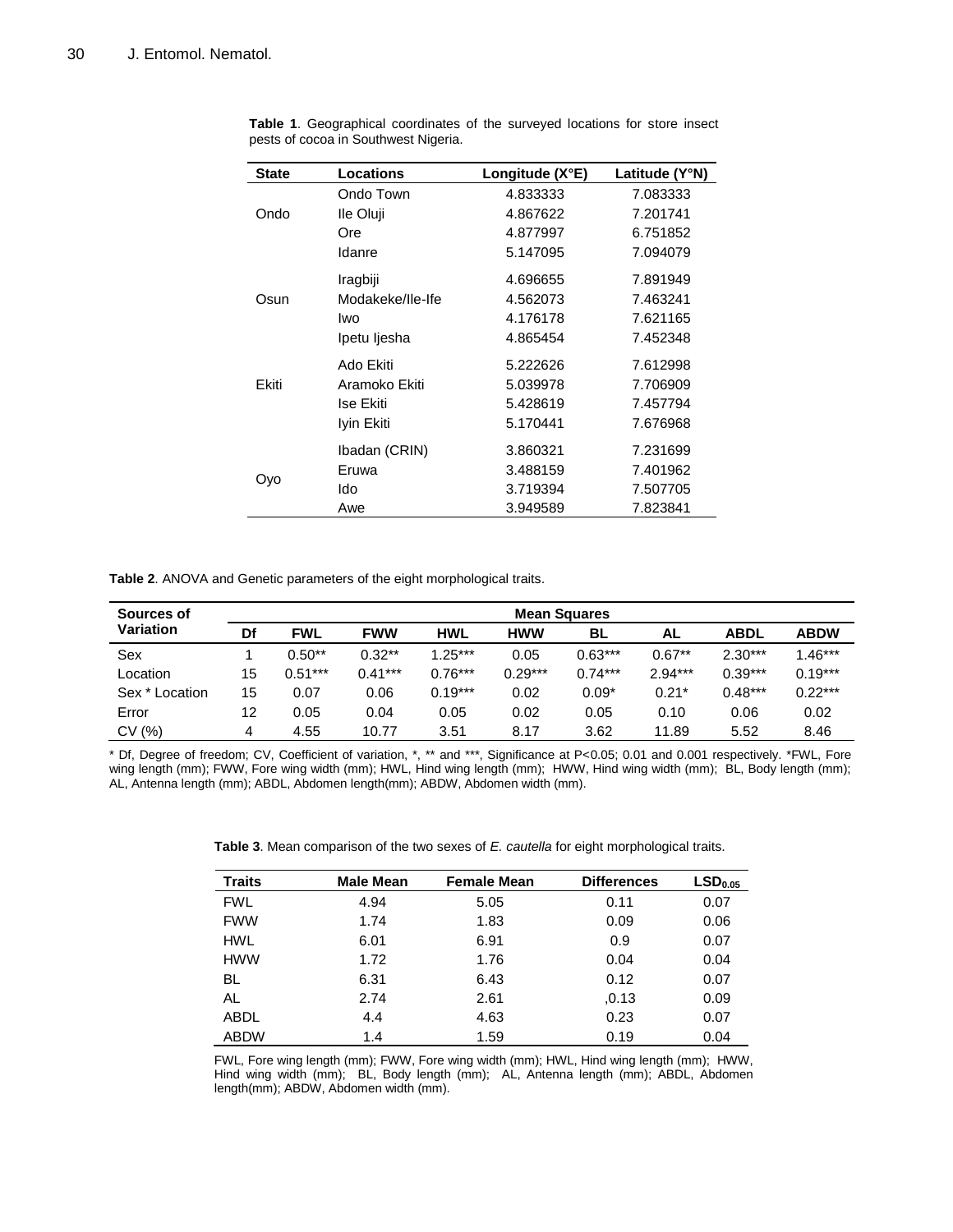**Table 4**. Mean comparison of the sixteen *E. cautella* ecotypes for eight morphological traits.

|               |      |      |       |            |      |      |      | <b>Sixteen locations</b> |      |      |            |             |      |            |      |       |                       |
|---------------|------|------|-------|------------|------|------|------|--------------------------|------|------|------------|-------------|------|------------|------|-------|-----------------------|
| <b>Traits</b> | Ira  | lle  | Ivi   | <b>Ore</b> | Awe  | Ida  | Ond  | Ade                      | Ado  | Ara  | <b>Ipe</b> | <b>CRIN</b> | lfe. | <b>Ise</b> | lwo. | Ido   | $\mathsf{LSD}_{0.05}$ |
| <b>FWL</b>    | 5.42 | 5.26 | 5.24  | 5.21       | 5.18 | 5.15 | 5.09 | 5.00                     | 4.99 | 4.91 | 4.84       | 4.82        | 4.80 | 4.76       | 4.68 | 4.68  | 0.20                  |
| <b>FWW</b>    | 1.94 | 2.07 | 1.86  | 2.05       | 1.70 | 1.87 | 1.99 | 1.64                     | 1.87 | 2.08 | 1.68       | 1.52        | 1.60 | 1.62       | 1.58 | 1.52  | 0.17                  |
| HWL           | 6.04 | 6.44 | 6.10  | 6.43       | 6.36 | 6.21 | 6.49 | 6.24                     | 6.31 | 5.94 | 5.92       | 6.14        | 5.82 | 5.54       | 5.82 | 5.82  | 0.18                  |
| <b>HWW</b>    | 1.76 | 2.07 | 1.73  | 1.95       | 1.62 | 1.98 | 1.80 | 1.54                     | 1.81 | 1.95 | 1.70       | 1.58        | 1.66 | 1.62       | 1.56 | 1.56  | 0.12                  |
| BL            | 6.28 | 6.69 | 6.28  | 6.80       | 6.62 | 6.48 | 6.68 | 6.54                     | 6.59 | 6.22 | 6.14       | 6.42        | 6.18 | 5.78       | 6.14 | -6.16 | 0.20                  |
| AL            | 2.46 | 3.76 | -2.38 | 3.10       | 2.70 | 3.34 | 2.94 | 2.04                     | 2.78 | 3.36 | 2.74       | 2.96        | 2.04 | 2.14       | 2.02 | 2.04  | 0.28                  |
| ABDL          | 4.50 | 4.83 | 4.42  | 4.70       | 4.66 | 4.54 | 4.34 | 4.52                     | 4.17 | 4.06 | 4.58       | 4.48        | 4.72 | 4.60       | 4.54 | 4.60  | 0.22                  |
| ABDW          | .58  | 176  | .54   | 1.72       | .54  | .63  | 1.53 | 1.44                     | 1.55 | 1.38 | 1.34       | 1.22        | 1.56 | 1.42       | 1.40 | 1.42  | 0.11                  |

Ira, iragbiji; Ile, Ile, Oluji; Iyi, Iyin, Ekiti; Ore, Ore; Awe, Awe; Ida, Idanre; Ond, Ondo; Ade, Adejare; Ado, Ado-Ekiti; Ara, Aramoko- Ekiti; Ipe, Ipetu-Modu; CRIN, CRIN-Ibadan; Ife , Ile-Ife; Ise, Ise-Ekiti; Iwo, Iwo; Ido , Ido.

FWL, Fore wing length (mm); FWW, Fore wing width (mm); HWL, Hind wing length (mm); HWW, Hind wing width (mm); BL, Body length (mm); AL, Antenna length (mm); ABDL, Abdomen length(mm); ABDW, Abdomen width (mm).





**Figure 1**: The grouping of thirty,two ecotypes of *E. cautella* by WARD Dendrogram

antenna length. Fore and hind wing length and body length could not distinguish between Clusters I and III. The morphological features of fore and hind wing length and antenna length were similar for clusters I and III. Clusters II and III were significantly similar with respect to hind wing width and the length of the abdomen (Table 6). Each of the four clusters significantly held *E. cautella* ecotypes with specific distinguishing morphometric features.

Table 7 presents the intra-cluster variation. The longest antenna was among the seven ecotypes in cluster I.

However, the least abdominal length and width occurred in the cluster (Table 7). None of the eight morphological features differentiated among the seven ecotypes in clusters. Seven out of the eight features distinguished the 12 ecotypes in cluster III. Ecotypes in cluster IV had the highest mean for all the features except antenna length. Cluster I was the most homogenous while cluster III was the most heterogeneous cluster in the *E. cautella* samples. The eight morphological features of the organism could not distinguish the seven *E. cautella* ecotype in cluster I. Different levels of variability existed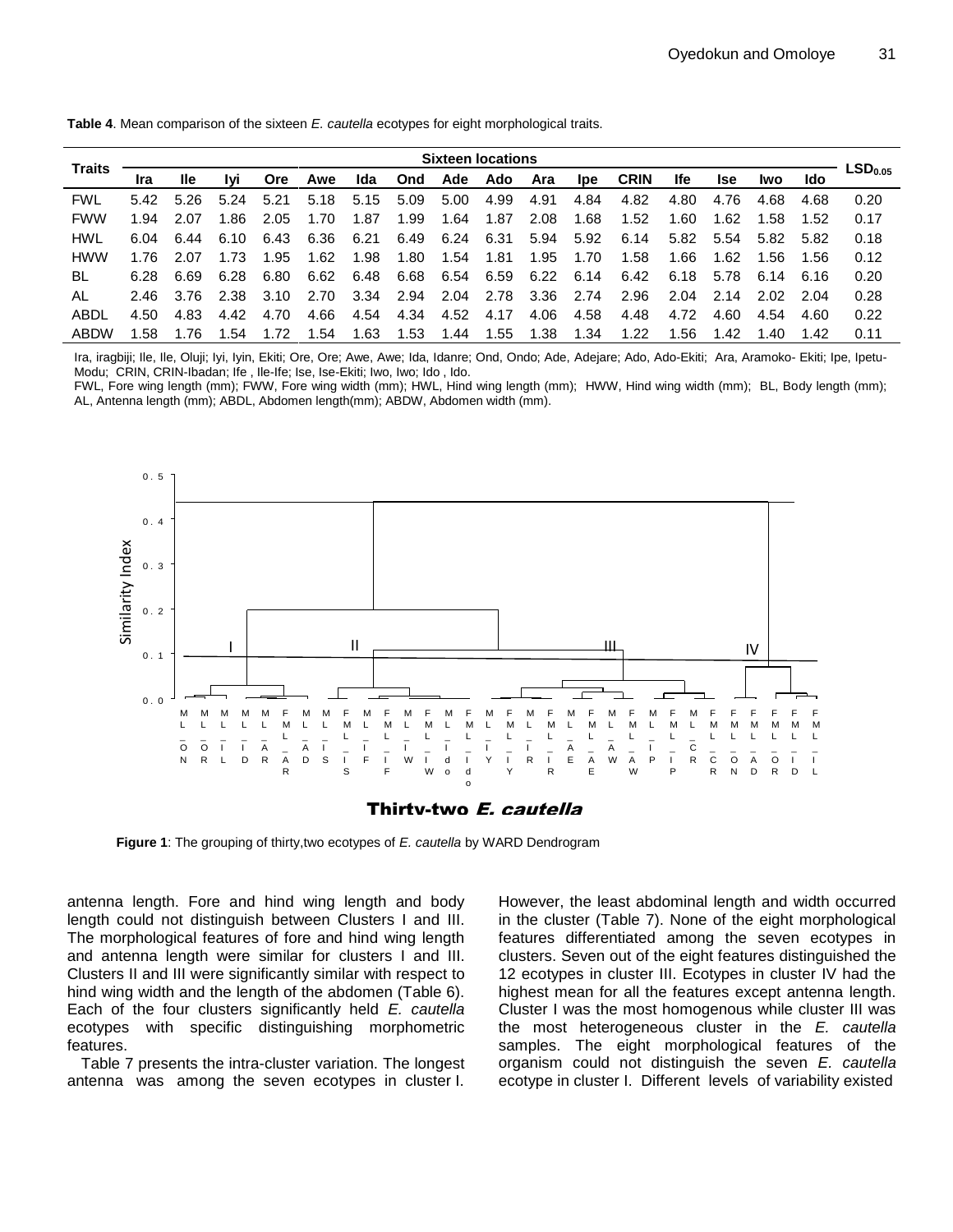| <b>Principal component axes</b>    | PC <sub>1</sub> | PC <sub>2</sub> | PC <sub>3</sub>     | PC4      | PC <sub>5</sub> |
|------------------------------------|-----------------|-----------------|---------------------|----------|-----------------|
| Eigenvalues                        | 4.76            | 1.64            | 0.76                | 0.50     | 0.24            |
| Variance Proportions (%)           | 59.49           | 20.44           | 9.51                | 6.23     | 2.98            |
| Cumulative variance proportion (%) | 59.49           | 79.94           | 89.45               | 95.69    | 98.67           |
| Morphological traits               |                 |                 | <b>Eigenvectors</b> |          |                 |
| <b>FWL</b>                         | 0.394           | 0.080           | $-0.025$            | $-0.460$ | 0.768           |
| <b>FWW</b>                         | 0.399           | $-0.218$        | 0.217               | $-0.403$ | $-0.276$        |
| <b>HWL</b>                         | 0.406           | 0.096           | $-0.485$            | 0.103    | $-0.105$        |
| <b>HWW</b>                         | 0.368           | $-0.311$        | 0.458               | 0.125    | $-0.206$        |
| BL                                 | 0.387           | 0.054           | $-0.570$            | 0.184    | $-0.198$        |
| AL                                 | 0.251           | $-0.566$        | 0.059               | 0.533    | 0.314           |
| ABDL                               | 0.181           | 0.609           | 0.334               | 0.517    | 0.215           |
| <b>ABDW</b>                        | 0.373           | 0.381           | 0.259               | $-0.118$ | $-0.311$        |

**Table 5**. Proportion of variance; Eigen values and Eigen vectors of the eight quantitative traits.

PC, Principal Component Axes; FWL , Fore wing length (mm); FWW , Fore wing width (mm); HWL , Hind wing length (mm); HWW, Hind wing width (mm); BL , Body length (mm); AL, Antenna length (mm); ABDL, Abdomen length(mm); ABDW , Abdomen width (mm).

**Table 6.** Inter,cluster variability with respect to the eight morphometric traits.

|                   |                   | <b>Fore Wing Length</b> |          |                   | <b>Fore Wing Width</b> |                   |                   |  |  |
|-------------------|-------------------|-------------------------|----------|-------------------|------------------------|-------------------|-------------------|--|--|
|                   | Clus_2            | Clus <sub>3</sub>       | $Clus_4$ |                   | Clus <sub>2</sub>      | Clus <sub>3</sub> | Clus <sub>4</sub> |  |  |
| Clus_1            | $***$             | ns                      | $***$    | Clus_1            | $***$                  | $***$             | ***               |  |  |
| Clus <sub>2</sub> |                   | ***                     | $***$    | Clus <sub>2</sub> |                        | ***               | $***$             |  |  |
| $Clus_3$          |                   |                         | $***$    | Clus <sub>3</sub> |                        |                   | $***$             |  |  |
|                   |                   | <b>Hind Wing Length</b> |          |                   | <b>Hind Wing Width</b> |                   |                   |  |  |
|                   | Clus <sub>2</sub> | Clus_3                  | Clus_4   |                   | Clus <sub>2</sub>      | Clus <sub>3</sub> | Clus_4            |  |  |
| Clus_1            | ***               | ns                      | ***      | Clus_1            | $***$                  | ***               | ns                |  |  |
| Clus <sub>2</sub> |                   | ***                     | $***$    | Clus <sub>2</sub> |                        | ns                | ***               |  |  |
| Clus <sub>3</sub> |                   |                         | $***$    | Clus <sub>3</sub> |                        |                   | ***               |  |  |
|                   |                   | <b>Body Length</b>      |          |                   | Antenna Length         |                   |                   |  |  |
|                   | Clus <sub>2</sub> | $Clus_3$                | Clus_4   |                   | Clus_2                 | Clus <sub>3</sub> | Clus <sub>4</sub> |  |  |
| Clus_1            | ***               | ns                      | ***      | Clus_1            | ***                    | ***               | ***               |  |  |
| Clus_2            |                   | ***                     | $***$    | Clus <sub>2</sub> |                        | ***               | $***$             |  |  |
| Clus <sub>3</sub> |                   |                         | ***      | Clus <sub>3</sub> |                        |                   | $***$             |  |  |
|                   |                   | Abdomen Length          |          |                   | <b>Abdomen Width</b>   |                   |                   |  |  |
|                   | Clus <sub>2</sub> | Clus_3                  | Clus_4   |                   | Clus <sub>2</sub>      | Clus <sub>3</sub> | Clus <sub>4</sub> |  |  |
| Clus_1            | ***               | ***                     | ***      | Clus_1            | ns                     | ns                | $***$             |  |  |
| Clus_2            |                   | ns                      | $***$    | $Clus_2$          |                        | ns                | ***               |  |  |
| $Clus_3$          |                   |                         | ***      | $Clus_3$          |                        |                   | $***$             |  |  |

ns; \*\*; \*\*\* , non, significant; significant at P< 0.01; significant at P< 0.001; Clus, Clusters 1, 2, 3 and 4.

in clusters II, III and IV.

## **DISCUSSION**

In this study, variations occurred in the *E. cautella*

species from across locations (Latitude 7°10' N to 8° 00'N and Longitude 4°00'E to 5°25'E) in Southwestern Nigeria (Ondo, Osun, Ekiti and Oyo States) with respect to the measured traits. Significant variations in ecotypes and sexes of the test insect sample as revealed in this study corroborates earlier studies (Pavkovic-Lucic and Kekic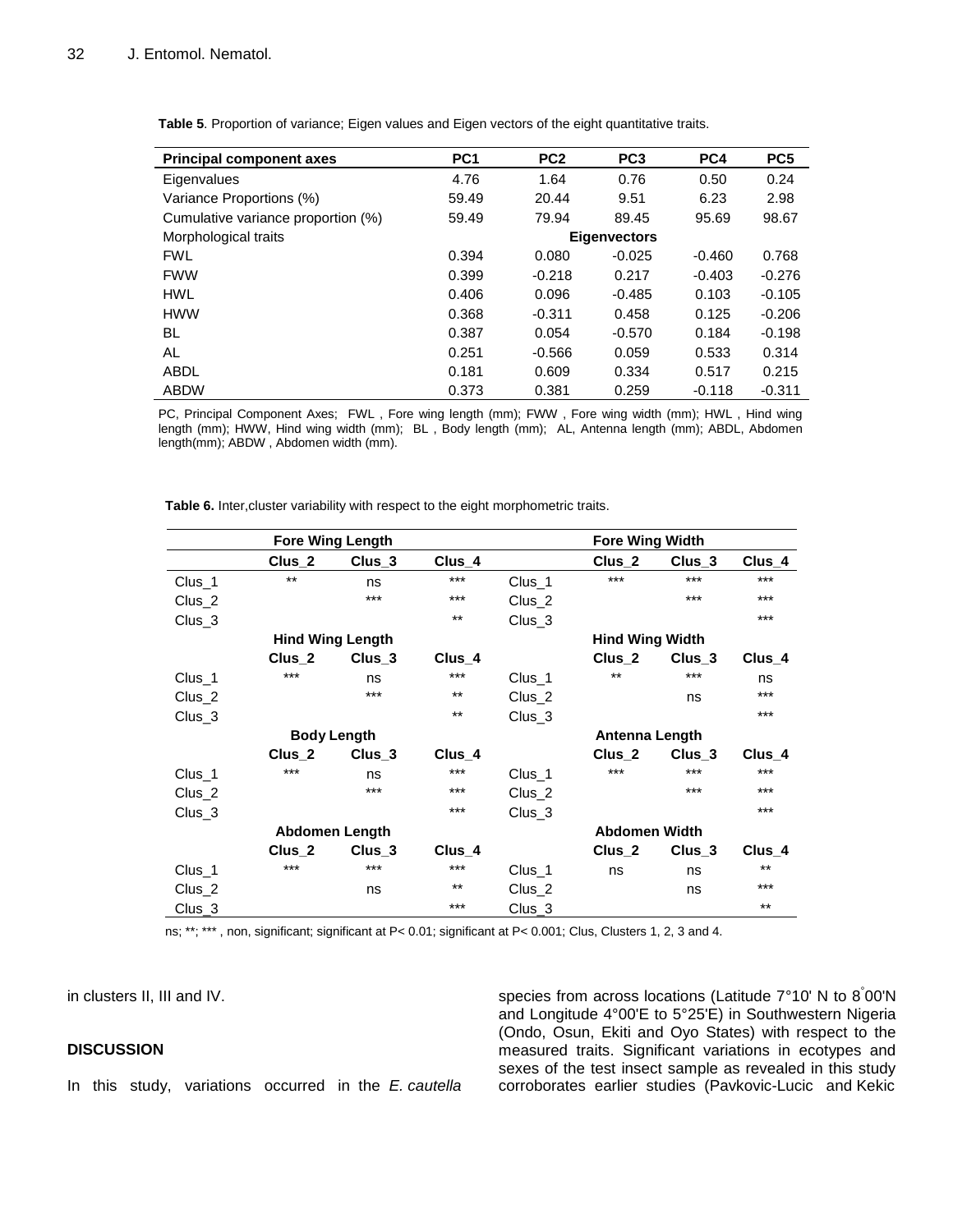| Variability within the seven E. cautella ecotypes in cluster I |                                                                   |            |                |            |                |                |                |                |  |  |  |  |
|----------------------------------------------------------------|-------------------------------------------------------------------|------------|----------------|------------|----------------|----------------|----------------|----------------|--|--|--|--|
| <b>Items</b>                                                   | <b>FWL</b>                                                        | <b>FWW</b> | <b>HWL</b>     | <b>HWW</b> | BL             | AL             | <b>ABDL</b>    | <b>ABDW</b>    |  |  |  |  |
| Df                                                             | 6                                                                 | 6          | 6              | 6          | 6              | 6              | 6              | 6              |  |  |  |  |
| Mean                                                           | 4.94                                                              | 1.90       | 6.05           | 1.88       | 6.38           | 3.38           | 4.11           | 1.34           |  |  |  |  |
| CV(%)                                                          | 4.33                                                              | 14.99      | 3.52           | 11.32      | 3.82           | 16.40          | 10.10          | 8.29           |  |  |  |  |
| P>F                                                            | 0.5286                                                            | 0.1302     | 0.1349         | 0.2716     | 0.0846         | 0.1754         | 0.4510         | 0.2443         |  |  |  |  |
|                                                                | Variability within the eight E. cautella ecotypes in cluster II   |            |                |            |                |                |                |                |  |  |  |  |
| Df                                                             | $\overline{7}$                                                    | 7          | $\overline{7}$ | 7          | $\overline{7}$ | $\overline{7}$ | $\overline{7}$ | $\overline{7}$ |  |  |  |  |
| Mean                                                           | 4.73                                                              | 1.58       | 5.75           | 1.60       | 6.06           | 2.06           | 4.61           | 1.45           |  |  |  |  |
| CV(%)                                                          | 2.77                                                              | 6.32       | 2.71           | 5.25       | 2.67           | 5.36           | 2.54           | 5.31           |  |  |  |  |
| P>F                                                            | 0.5229                                                            | 0.5332     | 0.0087         | 0.2239     | 0.0003         | 0.4332         | 0.1308         | 0.0041         |  |  |  |  |
|                                                                | Variability within the twelve E. cautella ecotypes in cluster III |            |                |            |                |                |                |                |  |  |  |  |
| Df                                                             | 11                                                                | 11         | 11             | 11         | 11             | 11             | 11             | 11             |  |  |  |  |
| Mean                                                           | 5.08                                                              | 1.72       | 6.13           | 1.66       | 6.38           | 2.55           | 4.53           | 1.44           |  |  |  |  |
| CV(%)                                                          | 5.32                                                              | 8.83       | 3.36           | 8.62       | 3.62           | 7.11           | 3.06           | 7.51           |  |  |  |  |
| P>F                                                            | 0.0014                                                            | 0.0001     | 0.0146         | 0.0081     | 0.0080         | < 0.0001       | 0.1165         | < 0.0001       |  |  |  |  |
| Variability within the five E. cautella ecotypes in cluster IV |                                                                   |            |                |            |                |                |                |                |  |  |  |  |
| Df                                                             | 4                                                                 | 4          | 4              | 4          | 4              | 4              | 4              | 4              |  |  |  |  |
| Mean                                                           | 5.32                                                              | 2.11       | 6.66           | 1.98       | 6.85           | 2.97           | 4.90           | 1.94           |  |  |  |  |
| CV(%)                                                          | 3.44                                                              | 10.22      | 3.19           | 5.36       | 3.19           | 6.81           | 4.70           | 9.04           |  |  |  |  |
| P>F                                                            | 0.2223                                                            | 0.7765     | 0.3237         | 0.0004     | 0.3163         | < 0.0001       | < 0.0001       | 0.0337         |  |  |  |  |

**Table 7**. ANOVA summary and descriptive statistics of the eight quantitative traits for each intra-cluster variability.

2013) that environmental factors and diets contribute to the variations in insect morphological traits and these factors in turn determine the intraspecies morphological and/or allometric variations in insects. Expression of varied morphological traits in insects is influenced by a number of factors as evident in this study, ranging from genetic to temperature, humidity, altitude, larval density, quality and quantity of food available to the developmental stages of such insect and macroecological patterns (David et al., 1983; Hoffmann et al., 2005; Takahashi et al., 2011; Sanzana et al., 2013). Earlier report (Hoffmann et al., 2005) also supports this assertion especially in relation to wing morphology that environmental factors may alter the genes that should activate wing development in *Drosophila melanogaster*.

Generally, from this study, female *E. cautella* samples were larger in size than the male species from all surveyed locations which may be due to inherent generational fitness of the sexes. This of course can also be influenced by the food source(s) on which they develop but not actually altering the gene coding for sex and morphological expressions in terms of size. Other factors like developmental temperature (though not evaluated in this study) might have been responsible for size variations among *E. cautella* ecotypes as obtained in the results of this study and this can be buttressed by earlier work by Josh 2004 on *Drosophila sp*. that developmental temperature causes size variations that can be correlated with male and female fitness components. Although, little is known about genes responsible for differences in body size of insects (De Jong and Bochdanovits 2003), geographical distribution of insects with respect to climatic variation also influence body size (Gibert et al. 2004). This trend was evident in *E. cautella* samples collected and/or emerged from Ondo State (within Latitude 7°10'N; Longitude 5°15') with bigger allometric traits that favourably outcompete samples from Oyo State (Latitude 8°00'N; Longitude 4°00') that are relatively smaller in size. Similarly, *E. cautella* samples from locations like Iragbiji, Idanre and Ile-Oluji with mountainous geo-positioning had relatively higher allometric traits and this supports earlier work (Trotta et al., 2010) that larger individuals of insects (*Drosophila sp*.) occur at higher altitudes and latitudes.

Expression of larger body in form of exaggerated and non-exaggerated traits by insects gives such insects advantages that correlate with major fitness components, greater flight ability, dispersal ability and higher mating success (Heed and Manger, 1986; Joshi, 2004; Frazier et al., 2008; Vishalakshi and Singh, 2008). In the same vein, this study showed that size is a quantitative phenotypic trait and its effects on the generational success of *E.*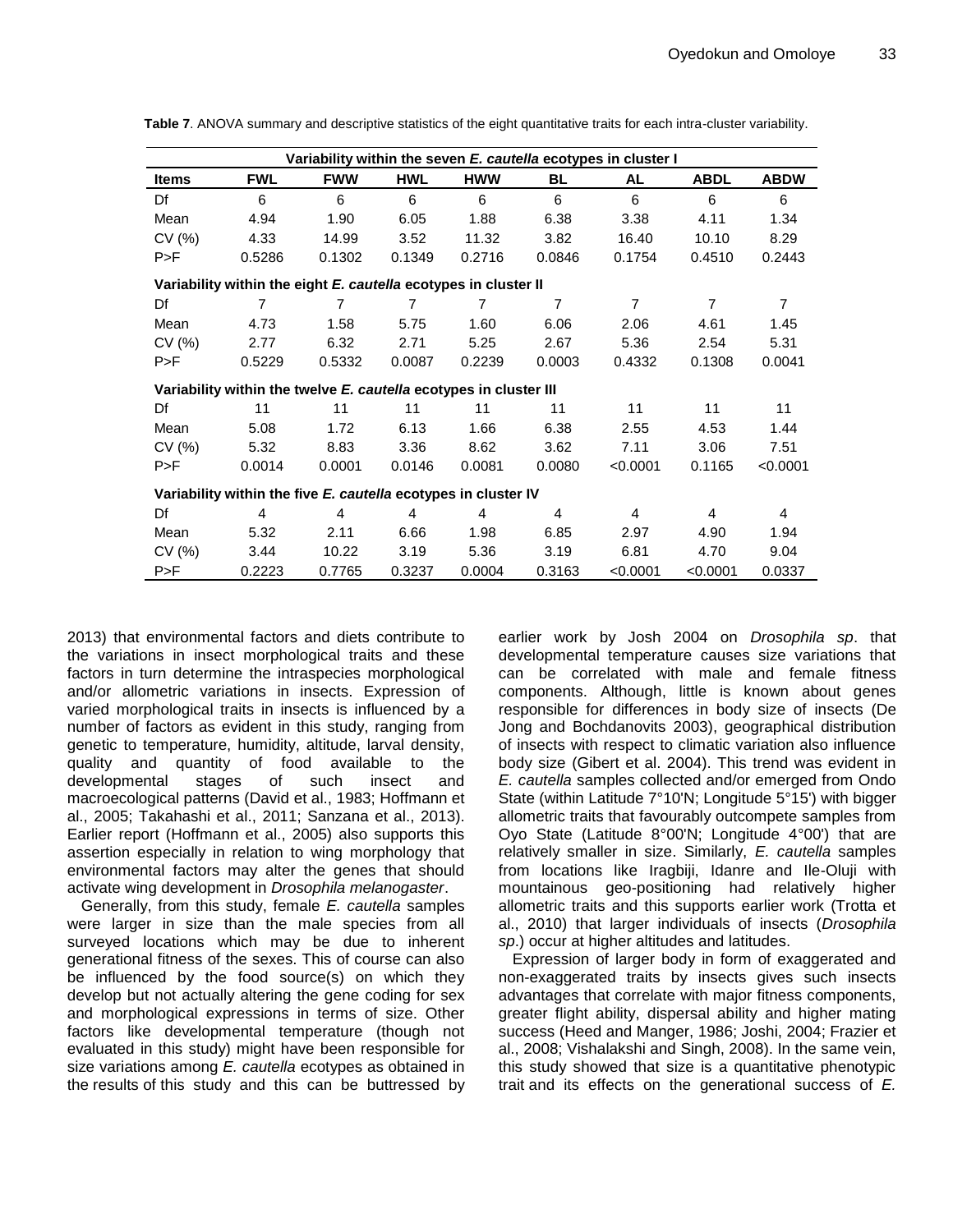

**Surveyed States In SouthWest Nigeria** 

**Plate 1.** The map showing the surveyed areas from where samples were collected in Southwestern Nigeria; inset is the map of Nigeria.

*cautella* ecotypes in Southwestern may depend largely on bio-ecological factors prevailing in each location surveyed. Generally, female species are with larger sizes and this indicates likelihood of higher succession of the species in the surveyed locations because of the potential ability to lay higher number of fertilized eggs to continue the generational success of the insect pest.

This study showed variations in allometric values of the body parts of *E. cautella* assessed which culminated in the ecotypes identification in Southwestern Nigeria; indicating that slight changes in the microclimatic

components of locations could have significant effects on the biotic components of the ecology especially in insects.

# **Conclusion**

There are four ecotypes of *E. cautella* in Southwestern Nigeria (where about 80% of Nigerian cocoa is produced) as identified in the studied states with regards to distribution of the insect pest and cocoa beans production